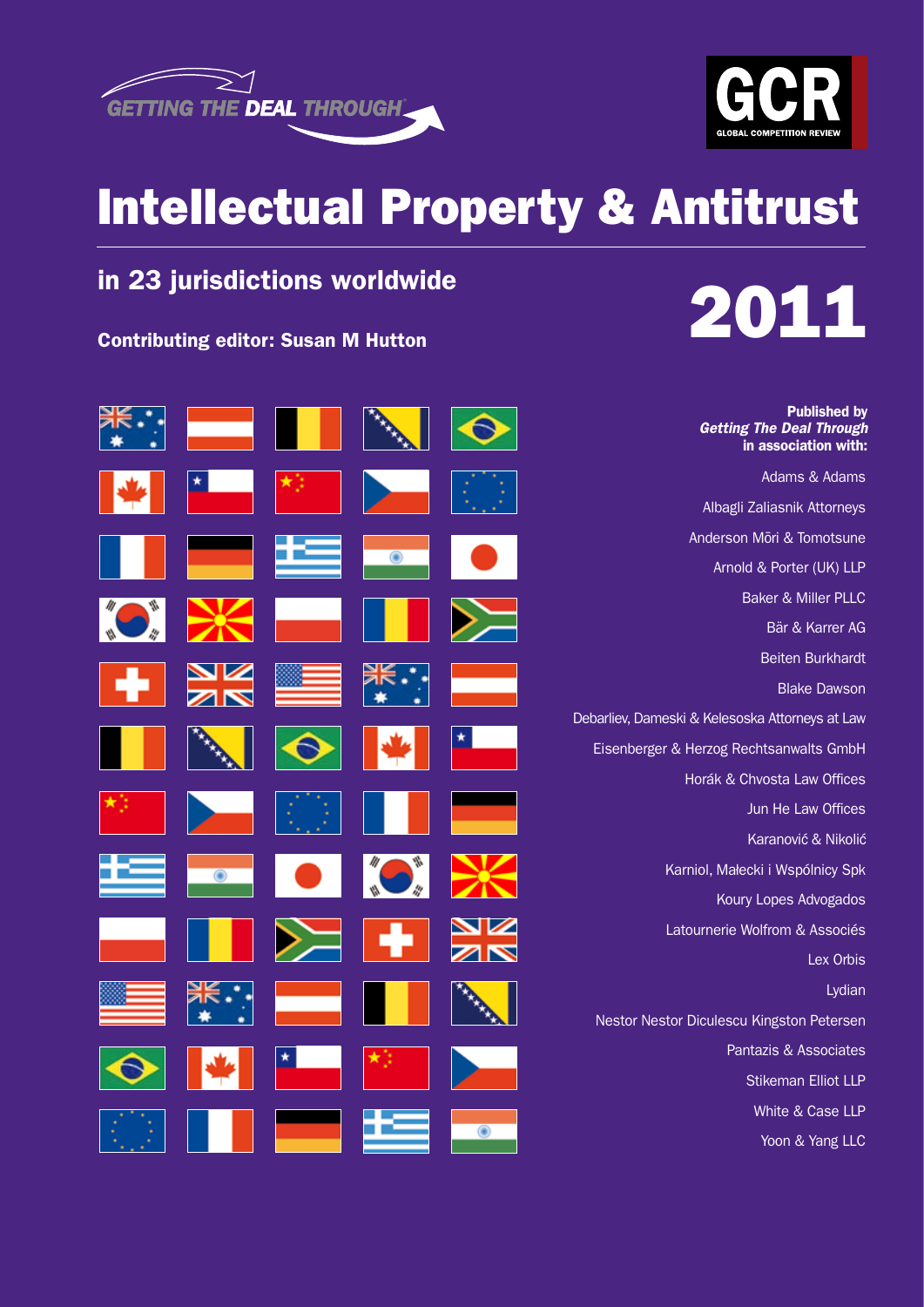

#### Intellectual Property & Antitrust 2011

Contributing editor: Susan M Hutton Stikeman Elliott LLP

Business development managers George Ingledew Robyn Hetherington Dan White

Marketing managers Sarah Walsh Marketing assistant Alice Hazard

Subscriptions manager Nadine Radcliffe *Subscriptions@ GettingTheDealThrough.com*

Assistant editor Adam Myers Editorial assistant Nina Nowak

Senior production editor Jonathan Cowie

Chief subeditor Jonathan Allen Senior subeditor Kathryn Smuland Subeditors Chloe Harries Davet Hyland

Editor-in-chief Callum Campbell Publisher Richard Davey

#### Intellectual Property &

Antitrust 2011 Published by Law Business Research Ltd London, W11 1QQ, UK Tel: +44 20 7908 1188 Fax: +44 20 7229 6910 © Law Business Research Ltd 2011

No photocopying: copyright licences do not apply. ISSN 1753-0628

The information provided in this<br>publication is general and may not<br>paply in a specific situation. Legal<br>advice should always be sought<br>before taking any legal action based<br>on the information provided. This<br>information is

Printed and distributed by Tel: 0844 2480 112

Law **Business** Research

| <b>Australia</b> Peter Armitage and Ben Miller Blake Dawson                                                 | 1   |
|-------------------------------------------------------------------------------------------------------------|-----|
| <b>Austria</b> Dieter Thalhammer and Andreas Zellhofer                                                      |     |
| Eisenberger & Herzog Rechtsanwalts GmbH                                                                     | 10  |
| Belgium Annick Mottet Haugaard and Stephanie Wuyts Lydian                                                   | 15  |
| Bosnia & Herzegovina Stevan Dimitrijević, Patrick Callinan and Nihad Sijerčić<br>Karanović & Nikolić        | 20  |
| Brazil Tiago Machado Cortez, Benny Spiewak and Eloy Rizzo Neto Koury Lopes Advogados                        | 25  |
| Canada Susan M Hutton and Alexandra Stockwell Stikeman Elliot LLP                                           | 31  |
| <b>Chile</b> Ariela Agosin, Rodrigo Marin and Oscar Molina Albagli Zaliasnik Attorneys                      | 40  |
| <b>China</b> Song Huang Jun He Law Offices                                                                  | 45  |
| Czech Republic Barbora Rovenska Horák & Chvosta Law Offices                                                 | 50  |
| European Union Mark Powell and Katarzyna Czapracka White & Case LLP                                         | 54  |
| France Marie-Hélène Tonnellier, Pauline de Lanzac and Aude Dutheil<br>Latournerie Wolfrom & Associés        | 61  |
| Germany Matthias W Stecher, Philipp Cotta and Sebastian Heim Beiten Burkhardt                               | 67  |
| Greece Athanasia Braimi and Dionysios Pantazis Pantazis & Associates                                        | 73  |
| <b>India</b> Abhai Pandey Lex Orbis                                                                         | 79  |
| Japan Yusuke Nakano and Koya Uemura Anderson Mori & Tomotsune                                               | 84  |
| Korea Wonil Kim and Joseph Seon Hur Yoon & Yang LLC                                                         | 89  |
| Macedonia Emilija Kelesoska Soljakovska and Elena Miceva<br>Debarliev, Dameski & Kelesoska Attorneys at Law | 96  |
| Poland Robert Małecki, Paweł Gutowski and Jan Karol Wiegner<br>Karniol, Małecki i Wspólnicy Spk             | 101 |
| Romania Georgeta Harapcea, Delia Belciu and Ana-Maria Pielmus<br>Nestor Nestor Diculescu Kingston Petersen  | 107 |
| South Africa Alexis SL Apostolidis Adams & Adams                                                            | 114 |
| Switzerland Markus Wang and Mani Reinert Bär & Karrer AG                                                    | 119 |
| United Kingdom Tim Frazer, Chris Stothers, Rochelle Mello and Catherine Young<br>Arnold & Porter (UK) LLP   | 124 |
| United States Donald Baker, Todd Miller and Ishai Mooreville Baker & Miller PLLC                            | 130 |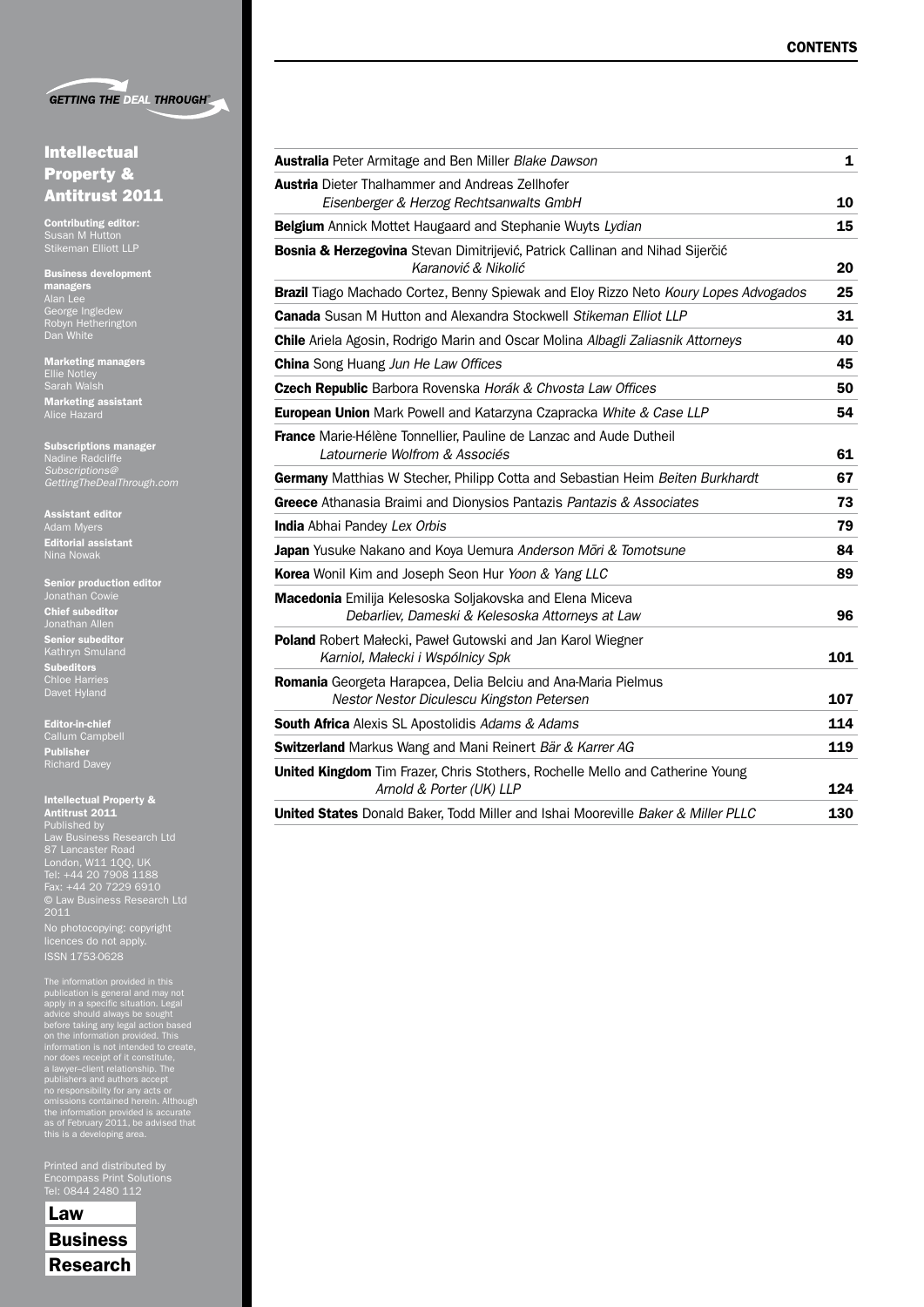# Poland

#### Robert Małecki, Paweł Gutowski and Jan Karol Wiegner

Karniol, Małecki i Wspólnicy Spk

#### Intellectual property

1 Intellectual property law

Under what legislation are intellectual property rights granted? Are there restrictions on how IP rights may be exercised, licensed or transferred? Do the rights exceed the minimum required by the WTO Agreement on Trade-Related Aspects of Intellectual Property Rights (TRIPs)?

Intellectual property rights are granted by virtue of the Act on Copyright and Neighbouring Rights (the CNRA) and the Industrial Property Law Act (the IPLA). They exceed the minimum required by the WTO Agreement on TRIPs.

Copyrights and neighbouring rights are not subject to any kind of registration and an author enjoys their protection irrespective of complying with any formalities. A work (ie, any manifestation of creative activity of an individual nature established in any form) is in copyright from when it is established, even if its form is incomplete. In general, an author's economic rights expire after the lapse of 70 years from the author's death whereas moral rights are unlimited in time and independent of any waiver or transfer. Economic rights may be transferred to another person; a contract of transfer shall be made in writing otherwise it is null and void. Such a contract covers the fields of exploitation specified expressly therein. Even if the contract stipulates the transfer of all economic rights, the author retains the exclusive right to permit the exercise of its derivative copyright unless the contract stipulates otherwise. A contract may not provide provisions concerning all the works of an author to be produced in future and may provide only for fields of exploitation known at the time of its conclusion. A work may be subject to a licence, namely, a contract for its use. A licence covers the fields of exploitation specified expressly therein. An author may authorise the use of its work within the fields of exploitation specified in the contract and state the scope, territory and time of such use. As to the time of use the CNRA provides that, unless the contract stipulates otherwise, a licence authorises the use of a work for five years on the territory of the state in which the licensee has its seat. Additionally, a licence granted for more than five years is always and definitely deemed, after the lapse of that period, as granted for an indefinite time. It is important to note that a licence for an indefinite time may, in general, unless the contract stipulates otherwise, be terminated with only one year's notice. An exclusive licence shall be made in writing, otherwise it is null and void. If there is no clear provision on transferring a right it is deemed that the author has granted a licence. An important provision limiting authors' economic rights is provided by article 116 of the IPLA which states that products manufactured by means of an industrial design and put on the market after the lapse of the right in registration granted for such a design do not benefit from the protection of the author's economic rights in a work under the provisions of the copyright law.

The IPLA deals with inventions, utility models, industrial designs, trademarks, geographical indications and topographies of integrated circuits as well as with obtaining patents, rights of protection, and rights in registration by entitled persons. The Patent Office of the Republic of Poland grants a patent when the statutory requirements are satisfied, especially where the invention is new, involves an inventive step and is capable of industrial application. The term of a patent is 20 years counted from the date of filing of a patent application with the Patent Office.

A utility model, that is, any new and useful solution of a technical nature affecting shape, construction, or durable assembly of an object, may be protected by a right of protection granted by the Patent Office. The term of this right is 10 years counted from the date of filing of a utility model application with the Patent Office.

For an industrial design, that is, any new and unique character appearance of the whole or a part of a product resulting from the features of, in particular, the lines, colours, shape, texture, or materials of the product and its ornamentation, a right in registration may be granted. The term of this right is 25 years counted from the date of filing of an industrial design application with the Patent Office.

For a trademark, that is, any sign capable of being represented graphically and being capable of distinguishing the goods of one business entity from those of other business entities, a right of protection may be granted. The term of this right is 10 years counted from the date of filing of a trademark application with the Patent Office. The term of protection may, at the request of the rightholder, be extended for subsequent 10-year periods in respect of all or of a part of the goods. All these industrial property rights may be transferred and licensed in writing. The IPLA provides for restricted licences. Moreover, in certain cases, especially in the case of patent abuse, a compulsory licence may be granted. The impact of competition law on exercising or licensing IP rights is discussed in the following questions.

#### 2 Responsible authorities

Which authorities are responsible for administering IP legislation?

Pursuant to the IPLA, Patent Office is in charge of receiving and analysing of applications seeking protection for inventions, utility models, industrial designs, topographies of integrated circuits, trademarks, and geographical indications as well as keeping appropriate registers. The Patent Office is also empowered to decide in matters related to granting patents and supplementary protection rights.

There is no authority dealing with administration of copyright. Nevertheless, the CNRA provides a regulation of collective management societies as associations composed of authors, performers and producers. The collective management societies are in charge of granting licences and collecting and redistributing royalties to copyright holders in certain areas of copyright exploitation.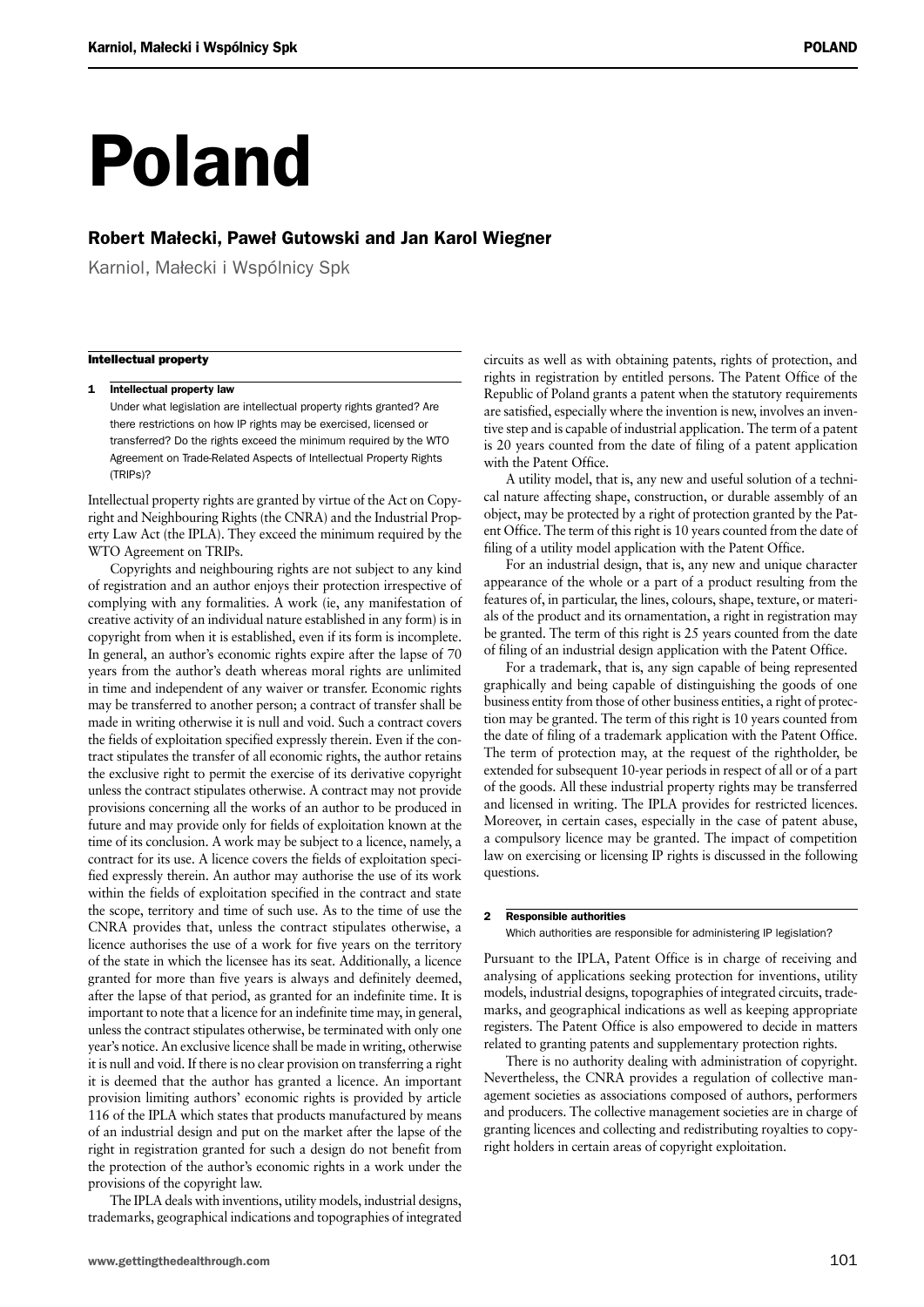#### 3 Proceedings to enforce IP rights

What types of legal or administrative proceedings are available for enforcing IP rights?

As regards enforcing IP rights granted by the CNRA and the IPLA, both civil and criminal proceedings before ordinary courts are available. Under the IPLA some of the cases concerning the criminal liability of a perpetrator will be decided according to the provisions governing the procedure applied in cases concerning petty offences. Moreover, the IPLA brings a litigation procedure before the Patent Office. This procedure is applicable especially in cases on the invalidation of a patent, a supplementary protection right, a right of protection or a right in registration as well as on the granting of a compulsory licence for exploiting an invention, a utility model or a topography. On conclusion of the litigation proceeding the Patent Office issues a decision. The provisions of the Code of Administrative Procedure apply accordingly to the litigation procedure before the Patent Office in cases not regulated by the IPLA. Lastly, the provisions of the Act on suppression of unfair competition (the UCSA) regarding the civil and criminal liability for acts of unfair competition are enforced in civil and criminal proceedings as well as in the procedure applied in cases concerning petty offences.

#### 4 Remedies

What remedies are available to a party whose IP rights have been infringed?

Provisions regarding IP rights provide for different types of remedies depending on which IP right has been violated.

In cases of an infringement of a rightholder's economic copyright, the rightholder may request compensation for damages resulting from the infringement according to the general rules of the civil code or pursuant to the provisions of the CNRA. According to the CNRA the rightholder may demand that the person who infringed its economic rights pays double or, where the infringement is deliberate, triple the amount of the appropriate remuneration. Moreover, the rightholder may demand that a perpetrator makes a statement of an appropriate content and in an appropriate form or that the perpetrator of the deliberate infringement committed within the framework of economic activity pays an appropriate sum to the Fund for the Promotion of Creative Activity. According to the special provisions of the CNRA regarding computer programs, the rightholder may demand that a user of a computer program destroys its technical means, including computer programs, used only to facilitate illegal removal or circumvention of the technical protection measures.

The rightholder whose moral rights have been violated may, for example, demand the cessation of breach of its exclusive rights, as well as demand that the perpetrator makes a public statement of the appropriate content and form. In cases of deliberate violation of moral rights, the court may award a certain amount of money to the rightholder to repair the suffered damage.

As far as the infringement of the IP rights mentioned in the IPLA is concerned, a patent holder, whose patent has been infringed, may demand that the infringing party cease the infringement or to surrender the unlawfully obtained profits and to redress the damage, when the infringement was deliberate. The rightholder may demand stopping the acts threatening infringement of the right. On request of the rightholder, the court may order unlawfully manufactured or marked goods to be withdrawn from the market or destroyed. It is also possible that the court hands the aforementioned products over to the rightholder on account of the sum of money to be adjudged to the rightholder.

#### 5 IP legislation and competition

Does IP legislation make any specific mention of competition or contain provisions on the anti-competitive or similar abuse of IP rights?

Only the IPLA mentions competition and provides that suppression of unfair competition is governed by a separate legal act, namely, the UCSA. Furthermore, the IPLA declares that its provisions concerning the abuse of rights by the patent holder or licensee do not prejudice the provisions on counteracting monopolistic practices. The IPLA also provides that, in cases of an invention concerning semiconductor technology, a compulsory licence may only be granted to counteract unreasonable anti-competitive practices.

#### 6 Remedies for deceptive practices

With respect to trademarks, do competition or consumer protection laws provide remedies for deceptive practices in addition to traditional 'passing off' or trademark infringement cases?

According to the UCSA, deceptive practices may be recognised as unlawful acts violating or threatening interests of another business entity indicated in article 3 of the UCSA. Moreover, deceptive marking of goods or services with a trademark may be recognised as misleading designation of products or services mentioned in article 10 of the UCSA. Under the UCSA the rightholder may request the business entity which committed the act of unfair competition to, inter alia, cease prohibited activities or remove its effects, as well as compensate a loss caused and release unlawfully gained profits.

Regardless of the above, according to the IPLA marking goods with a counterfeit trademark or a registered trademark that a business entity is not entitled to use, for the purpose of placing them on the market or placing on the market goods bearing such trademark, is liable to a fine, limitation of freedom or even imprisonment for a period of up to two years.

7 Technological protection measures and digital rights management With respect to copyright protection, is WIPO protection of technological protection measures and digital rights management enforced in your jurisdiction? Does legislation or case law limit the ability of manufacturers to incorporate TPM or DRM protection limiting the platforms on which content can be played? Could TPM or DRM protection be challenged under the competition laws?

Even before the WIPO Treaties entered into force in Poland, the CNRA in its wording as of 9 June 2000 actually met all requirements of the WIPO Treaties regarding TPMs and DRM. As a result of the WIPO Copyright Treaty's entry into force on 23 March 2004 as well as the WIPO Performances and Phonograms Treaties on 21 October 2003, the wording of relevant provisions of the CNRA has been amended and the aforementioned Treaties' requirements are being met.

There is neither legislation nor case law limiting the ability of manufacturers to incorporate TPMs or DRM. However, TPM or DRM might be challenged under general competition law. Moreover, the lack of information on TPMs or DRM on the product or its packaging may be qualified under the UCSA as an act of unfair competition if it misleads consumers as to the usefulness or important features of the products.

#### 8 Industry standards

What consideration has been given in legislation or case law to the impact of the adoption of proprietary technologies in industry standards?

There is neither legislation nor case law dealing directly with the impact of proprietary technologies in industry standards. However, due to article 82.1(2) of the IPLA, if a patentee abuses its patent,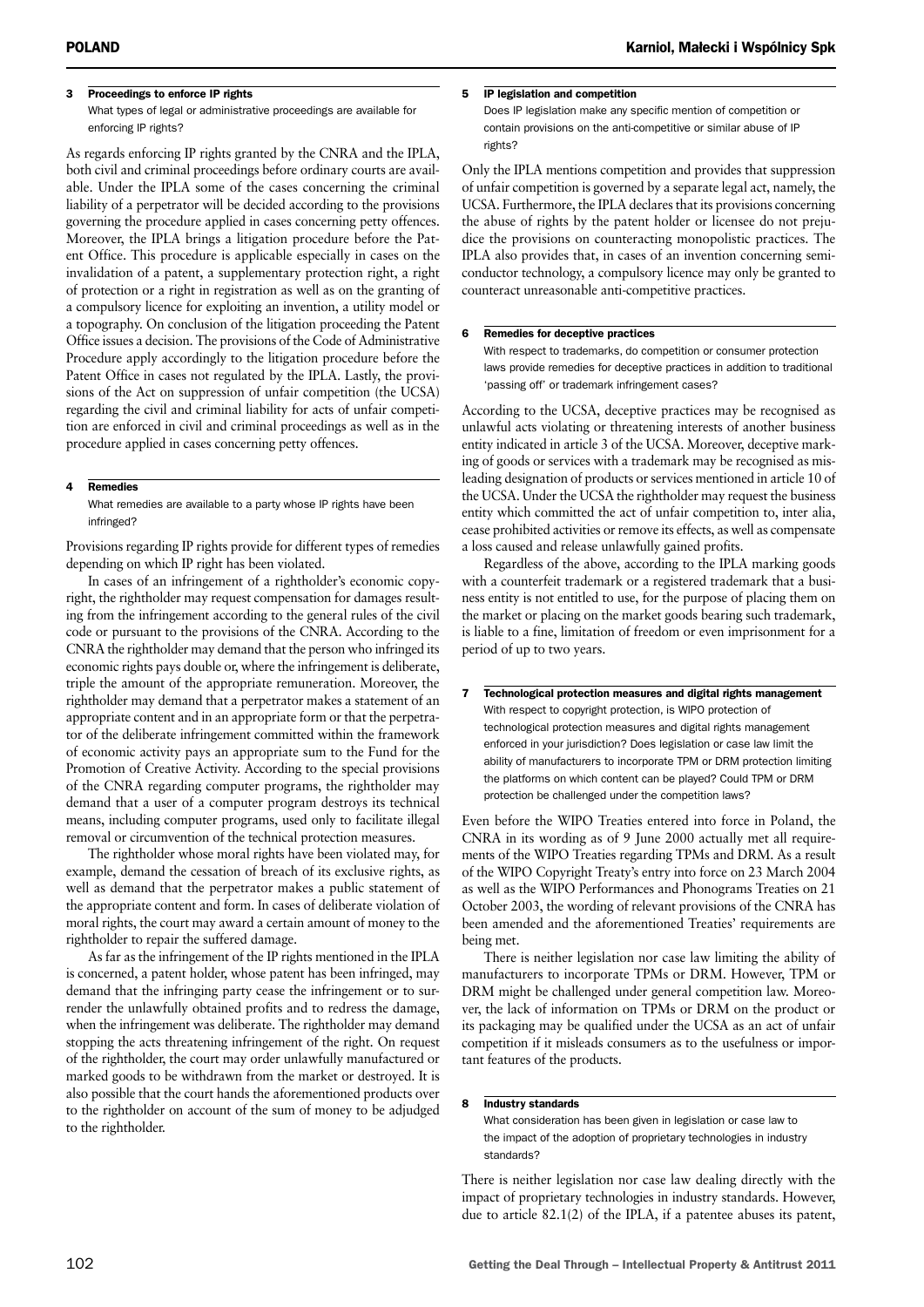a compulsory licence can be granted. Theoretically, patent ambush could be qualified as such an abuse and give the right to obtain such a compulsory licence. A compulsory licence is always non-exclusive, ie, it does not prevent other parties from being granted a licence, as well as the patent holder from concurrent exploiting of the invention. As regards compulsory licences, see also question 21.

#### **Competition**

#### 9 Competition legislation

What legislation sets out competition law?

Polish competition law is set out in the Act on Competition and Consumer Protection of 2007 (the ACCP). The ACCP contains a catalogue of prohibited anti-competitive practices (such as direct or indirect price fixing, sharing markets of sale or purchase, limiting or controlling production or sale) and rules relating to abuse of dominant market position. The ACCP provides for situations in which transactions between business entities, (eg, mergers, takeover of control) are subject to notification to the president of the Office of Competition and Consumer Protection (the OCCP president), as well as remedies and sanctions which may by imposed for unlawful actions.

#### 10 IP rights in competition legislation

Does the competition legislation make specific mention of IP rights?

The ACCP states that it is without prejudice to the rights arising under the provisions on the protection of intellectual and industrial property. However, it shall apply to agreements entered into by business entities, in particular licence agreements, as well as to other practises of exercising the aforementioned rights.

The Council of Ministers, empowered by article 8.3 of the ACCP, has adopted two Regulations mentioning IP Rights. The first one is Regulation of 30 July 2007 on the exemption of certain categories of transfer of technology agreements from the prohibition of agreements restricting competition. Under this regulation, a transfer of technology agreement means an agreement by which one business entity grants a licence to use an intellectual property right or know-how for the production of goods to the other. The second one is Regulation of 19 November 2007 on the exemption of certain specialising and research-development agreements from the prohibition of agreements restricting competition. This regulation provides certain provisions on the usage and transfer of intellectual property rights within the scope of specialising and research-development agreements.

#### 11 Review and investigation of competitive effect

Which authorities may review or investigate the competitive effect of conduct related to IP rights?

The OCCP president is the competent authority dealing with the competitive effect of an agreement or conduct, including those related to IP rights. The key instruments used by the OCCP president are proceedings concerning competition-restricting practices – prohibited agreements (cartels) and abuses of a dominant position. Such a proceeding may end with a decision ordering the business entity to cease its questioned activities and pay a fine. Furthermore, the OCCP president has the authority to permit or prohibit mergers and, when deciding on this issue, it investigates the competitive effect. The decisions of the OCCP president are appealable to the Court for Competition and Consumer Protection.

#### 12 Competition-related remedies for private parties

Do private parties have competition-related remedies if they suffer harm from the exercise, licensing or transfer of IP rights?

A private party, understood as a consumer, has no specific competition-related remedies. It may obtain damages under the general rules of the Civil Code after bringing an action to ordinary courts. However, a private party may inform the OCCP president about violations of consumer rights and the OCCP president may then initiate proceedings and issue a decision recognising the given practice as infringing collective consumer rights and ban the practice. Such a decision will not result in awarding damages to the party, but it may be prejudicial in judicial civil proceedings.

#### 13 Competition guidelines

Has the competition authority issued guidelines or other statements regarding the overlap of competition law and IP?

The competition authority has not yet issued any guidelines or statements concerning the overlap of competition law and IP.

#### 14 Exemptions from competition law

Are there aspects or uses of IP rights that are specifically exempt from the application of competition law?

As stated in question 10, the ACCP is applicable only to agreements concerning IP rights entered into by business entities, in particular licence agreements, as well as to other practices of exercising IP rights. The two regulations adopted by the Council of Ministers indicated in question 10 provide for exemptions from competition law.

#### 15 Copyright exhaustion

Does your jurisdiction have a doctrine of, or akin to, 'copyright exhaustion' (EU) or 'first sale' (US)? If so, how does that doctrine interact with competition laws, for example with regard to efforts to contract out of the doctrine, to control pricing of products sold downstream and to prevent 'grey marketing'?

The doctrine of 'copyright exhaustion' has applied in Poland since the CNRA came into force and concerns copyrights as well as neighbouring rights. In 2004 Directive No. 2001/29/EC of 22 May 2001 was implemented. Renting or letting an original or a copy of a piece of work for use is exempt from the doctrine, which means that it requires permission from the holder of the right. An effort to control pricing of products sold downstream is generally forbidden by competition law. Preventing 'grey marketing' or contracting out of the doctrine may be qualified as contrary with competition law.

#### 16 Import control

To what extent can an IP rights holder prevent 'grey-market' or unauthorised importation or distribution of its products?

As to preventing 'grey marketing' with regard to copyrights, see question 15. As regards other IP rights holders, especially patent or trademark rights holders, their attempts to prevent 'grey marketing' of products first sold in EEA may be qualified as contrary to the competition law. However, if there are legitimate reasons, a holder of a trademark may oppose further commercialisation of the goods, especially where the condition of the goods is changed or impaired after they have been put on the market. An authorisation for the distribution of products is necessary if the imported products were first sold outside the EEA.

#### 17 Competent authority jurisdiction

Are there circumstances in which the competition authority may have its jurisdiction ousted by, or will defer to, an IP-related authority, or vice versa?

Such circumstances do not exist under Polish competition law. The proceedings before the OCCP president are conducted as explanatory, antimonopoly or proceedings in cases of practices violating collective consumer rights. The decisions of the OCCP president are only appealable to the Court for Competition and Consumer Protection.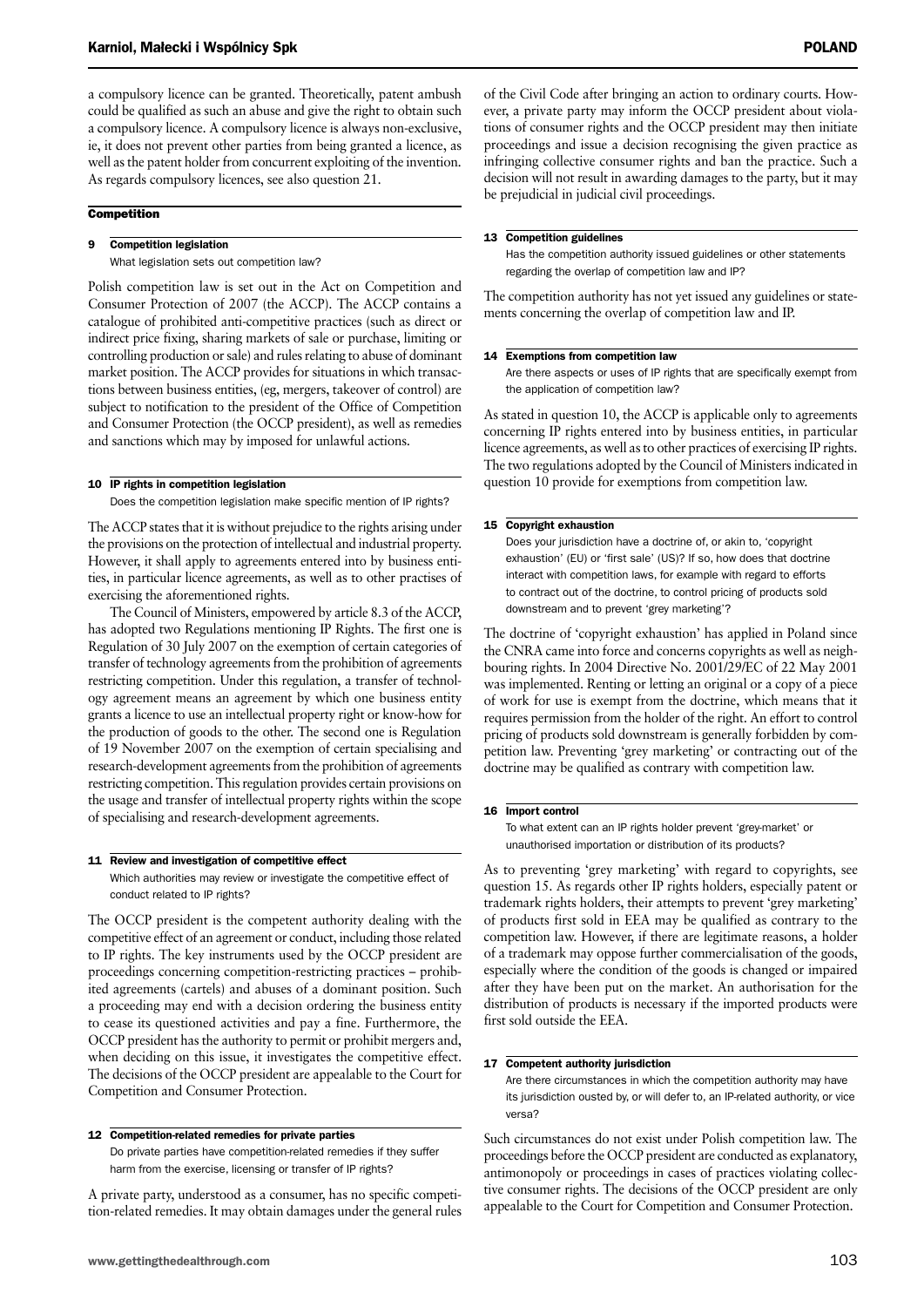#### Merger review

#### 18 Powers of competition authority

Does the competition authority have the same powers with respect to reviewing mergers involving IP rights as it does with respect to any other merger?

Pursuant to the ACCP, if the turnover of participants of the planned concentration in the financial year preceding the year of the notification exceeds the amount indicated in respective provisions of the ACCP, the participants are obliged to obtain prior clearance of the OCCP president before completion of the merger.

Under the ACCP the control of the president covers transactions which affect or are likely to affect competition on the market regardless of whether the merger involves IP rights or not. Hence, the president has the same powers with respect to reviewing the mergers involving IP rights as it does with respect to any other merger. As for the sanctions for implementing a merger without the prior clearance of the OCCP president, see question 27.

#### 19 Analysis of the competitive impact of a merger involving IP rights

Does the competition authority's analysis of the competitive impact of a merger involving IP rights differ from a traditional analysis in which IP rights are not involved? If so, how?

The OCCP president's assessment of the competitive impact of a merger involving IP rights does not differ from traditional analysis of a merger. However, the president should take into consideration provisions of the Regulation of 19 November 2007 mentioned in question 10, as the competition rules referred to in article 6 of the ACCP prohibiting restrictive competition agreements do not apply to agreements that meet the requirements set forth in the said Regulation.

#### 20 Challenge of a merger

In what circumstances might the competition authority challenge a merger involving the transfer or concentration of IP rights?

The OCCP president may challenge such a merger when it affects or may affect competition in the market, in particular by the creation or strengthening of a dominant position, unless the concentration brings economic growth or technical advancement and if it has a positive impact on the economic situation in Poland.

#### 21 Remedies to alleviate anti-competitive effect

What remedies are available to alleviate the anti-competitive effect of a merger involving IP rights?

The IPLA provides for specific regulations that allow, in some circumstances, the granting of a compulsory licence. The Patent Office may grant the compulsory licence to exploit another person's patented invention when it has been established that the patent has been abused or it is necessary to prevent or eliminate a state of national emergency, for example, in the field of the protection of human life and health.

Moreover, the compulsory licence may be granted in the situation of dependence of patents when the invention of another person cannot be used without violation of the rights of the earlier patent holder and the exploitation of the invention that is the subject matter of the dependent patent involves an important technical advance of considerable economic significance. Although, as for the invention concerning semi-conductor technology, a compulsory licence may only be granted to counteract unreasonable anti-competitive practices.

Mandatory licences in the meaning of the IPLA can not be granted on the grounds of the ACCP, however, the OCCP president's decision ordering to cease the practice as it restricts competition may give some grounds for granting the mandatory licence according to

the provisions of the IPLA. Moreover, the OCCP president may impose an obligation upon the parties of the merger or accept their obligation to grant the licence to their competitor and clear the concentration upon fulfilment of this condition. The licence is granted on the basis of relevant provisions.

#### Specific competition law violations

#### 22 Conspiracy

Describe how the exercise, licensing, or transfer of IP rights can relate to cartel or conspiracy conduct.

Agreements between competitors to transfer or licence intellectual property are subject to the OCCP president's analysis as to their conformity with the competition law. Such agreements may be recognised as restricting competition when they contain provisions that affect or may affect competition by fixing prices, determining terms and conditions of sales, etc. As is discussed in question 14, agreements between competitors that meet the requirements set forth in the Regulation of 19 November 2007 mentioned in question 10 are excluded from application of the rules prohibiting competitionrestricting agreements mentioned in article 6 of the ACCP.

Reverse patent settlement payments may be recognised as resulting from agreements whereby the parties limit production or share markets of sale and, as a result, are anti-competitive.

Moreover, the management of copyright by a collective management society is subject to evaluation as to its conformity with the provisions regarding competition-restricting practices (judgment of the Supreme Court, 6 December 2007, III SK 16/07). It means that agreements concluded by collective management societies that affect or may affect competition are challengeable under competition law. For example, see question 32.

#### 23 (Resale) price maintenance

Describe how the exercise, licensing, or transfer of IP rights can relate to (resale) price maintenance.

Setting minimum resale prices for licensees shall be recognised as a competition-restricting agreement, since the ACCP forbids concluding contracts aimed at direct or indirect price fixing. However, in general, recommending resale prices for licensees is not considered to be illegal.

#### 24 Exclusive dealing, tying and leveraging

Describe how the exercise, licensing, or transfer of IP rights can relate to exclusive dealing, tying and leveraging.

Tying, that is, making the conclusion of an agreement subject to acceptance or fulfilment by the other party of other performances is not per se prohibited under the ACCP. It is illegal only if part of a competition-restricting agreement or if it constitutes an abuse of a dominant position, both requiring that there is neither a substantial nor a customary relation between the tying and tied goods. The limits on a business entity compelling or preventing the use of other products by using its IP rights are set by provisions of the ACCP concerning the prohibition of competition-restricting practices, as well as by provisions of the IPLA concerning the abuse of a patent or other industrial property rights. Moreover, the Civil Code includes provisions (on 'prohibited contractual clauses') aimed at consumer protection, similar to those concerning tying under the ACCP. However, unlike the ACCP they concern making the conclusion, contents or performance of a contract contingent upon conclusion of another contract. As regards exclusive dealing it is, like tying, not prohibited per se. To be prohibited it has to constitute a competition-restricting agreement under the ACCP and cannot be one of the exemptions stated therein. The burden of evidence for the case of an exemption rests upon the concerned business entity.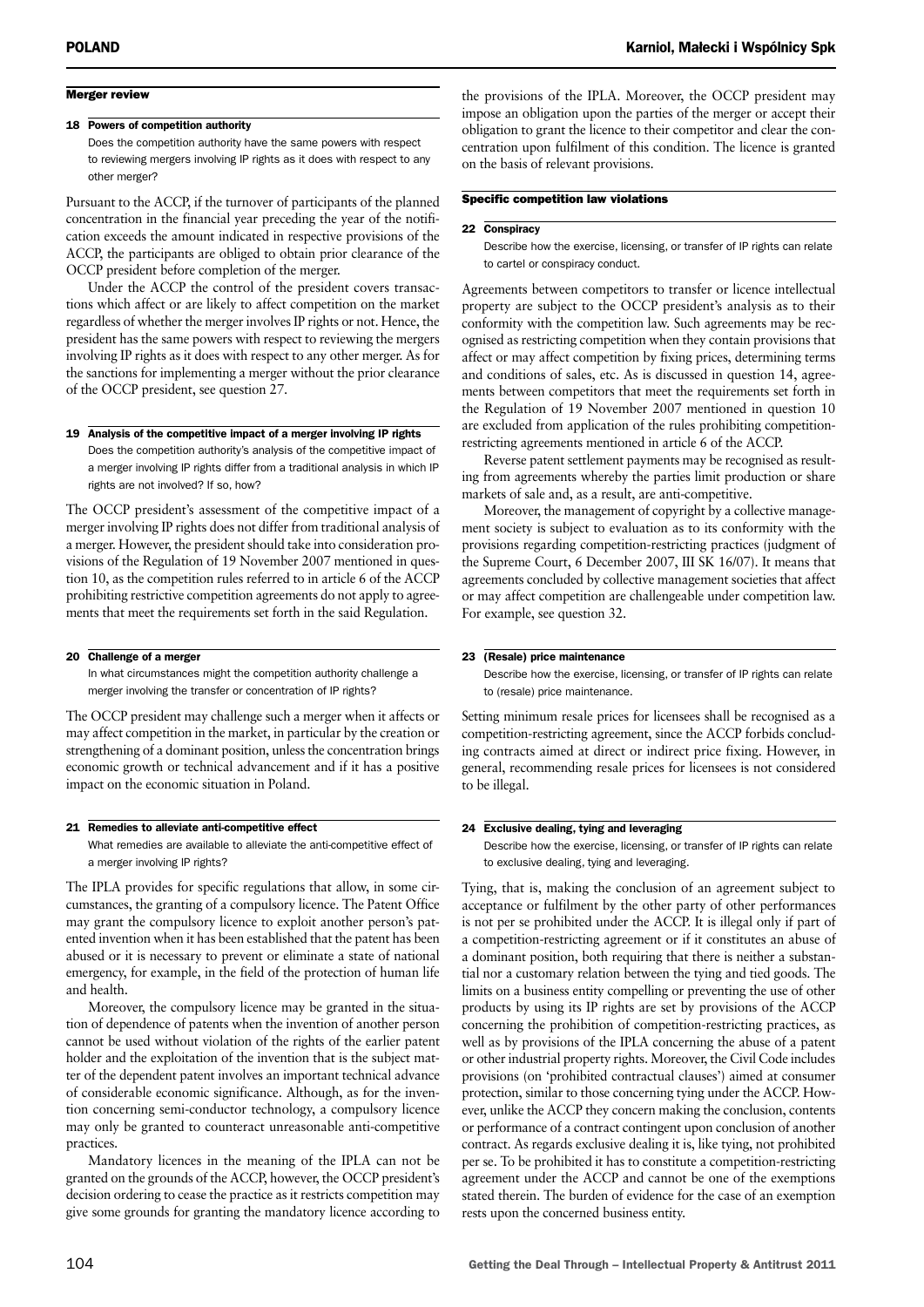#### 25 Abuse of dominance

Describe how the exercise, licensing, or transfer of IP rights can relate to abuse of dominance.

In some situations the exercising of exclusive rights in specific circumstances may form an abuse prohibited by competition law. For example, a rightholder's refusal to license may be recognised as an abuse of a dominant position when the refusal relates to the subject of an IP right that is indispensable to the exercise of a particular activity in a relevant market and there is no objective justification for the refusal, and the rightholder is a business entity that may act independently of competitors or contracting parties to a significant degree. According to the court's judgements and decisions of the OCCP president, the following practices were recognised, inter alia, as an abuse of a dominant position with respect to IP rights:

- making the conclusion of a phonographic contract subject to bearing the costs of manufacturing a hologram by the licensee. The court stated that receiving the hologram charge by a collective management society was not necessary for a proper performance of reproduction rights to the records; and
- making the conclusion of a collective management agreement subject to empowering the collective management society to grant an exclusive joint public performance, mechanical and radio and TV licence.

#### 26 Refusal to deal and essential facilities

Describe how the exercise, licensing, or transfer of IP rights can relate to refusal to deal and refusal to grant access to essential facilities.

Refusal to license IP rights may be recognised as an infringement of competition law when a dominant business entity has access to an essential facility (the subject of an IP right that is indispensable to the exercise of a particular activity in a relevant market) and exercises the right exclusively without objective justification for the refusal to grant access to the essential facility. If the rightholder refuses to grant access to the patented invention the IPLA provides for specific regulations that might lead to compulsory intervention in the rightholder's exclusivity (see also question 21).

#### **Remedies**

27 Remedies for violations of competition law involving IP

What sanctions or remedies can the competition authority or courts impose for violations of competition law involving IP?

The OCCP president may issue a decision ordering a business entity which violated competition law to cease the restrictive or illegal conduct and pay a fine of up to 10 per cent of its preceding year's revenue. As for the mergers affecting competition, the OCCP president may undertake to restore the state of competition by, for example, ordering the business entity to sell a part of shares or to divide the enterprise. The OCCP president may also impose a fine for the aforementioned amount. In the case of delay in execution of the president's decisions, the business entity may be liable to a financial penalty being an equivalent of up to  $\epsilon$ 10,000 per each day of delay. Moreover, competition-restricting agreements or their respective parts are null and void.

Additionally, the business entity may request compensation or damages resulting from the infringement according to the general rules of the civil code.

#### 28 Competition law remedies specific to IP

Do special remedies exist under your competition laws that are specific to IP matters?

There are no special remedies under the ACCP that are specific to IP matters.

#### Update and trends

CNRA has been recently amended by the Act of 8 July 2010. The amendment introduces provisions allowing collective management societies to conclude certain agreements between themselves. These agreements may provide conditions of granting licences for the use of works to third parties and collecting remuneration for such use. It should be stressed that the conditions and principles of signing such agreements are not provided by CNRA but by the agreements themselves. An important question is whether such agreements will lead to anti-competitive effects and what will be the OCCP president's approach to these kinds of agreements.

#### 29 Remedies and sanctions

What competition remedies or sanctions have been imposed in the IP context?

In his current decisions, the OCCP president imposes the remedies and sanctions mentioned in question 27. For example, in a case of 21 July 2010 (decision No. RWA-10/2009, available on the website of the OCCP) the president imposed a fine of 407,256 zlotys on collective management society ZAiKS for abuse of a dominant position in the market of collective management of copyright to musical works and musical and lyrical works. In this case, ZAiKS's practice restricted authors' rights to choose a collective management society to manage their copyright, as well as restricting competition between collective management societies, since the agreement with ZAiKS provided a five-year binding period regardless of the date of renouncement of the agreement by a rightholder.

#### 30 Scrutiny of settlement agreements

How will a settlement agreement terminating an IP infringement dispute be scrutinised from a competition perspective?

The ACCP provides a broad definition of an agreement which may be subject to the OCCP president's analysis. As a result, there is no difference between analysing a settlement agreement terminating an IP dispute and any other agreement regarding IP rights from the perspective of competition law. An agreement whereby one party agrees not to compete with respect to the patented product may be recognised as infringing the provisions of the ACCP regarding competition-restricting agreements (limiting or controlling production or sale as well as technical development or investments), unless such agreement meets the requirements specified in the Regulation of 19 November, 2007.

#### Economics and application of competition law

#### 31 Economics

What role has economics played in the application of competition law to cases involving IP rights?

Like in other countries of the European Union, economics plays a major role in the application of competition law. Recently, economic theories have been applied in cases decided by the OCCP president, such as in a case of 16 July 2010 (decision No. DOK 6/2010, available on the website of the OCCP) concerning a prohibitionrestricting agreement entered into by PKN Orlen SA, the biggest Polish oil refiner and biggest petrol retailer. The position of the OCCP president on the application of economic analysis in cases of anti-competitive concentrations of business entities has been presented during the meeting of the Competition Committee of the OECD in 2004. The importance of economics in competition law cases involving IP rights is difficult to indicate as there have only been minor cases where it has been considered. However, in a decision of the OCCP president of 21 July 2009 (decision No. RWA-10/2009), mentioned in question 29, economics played an important role in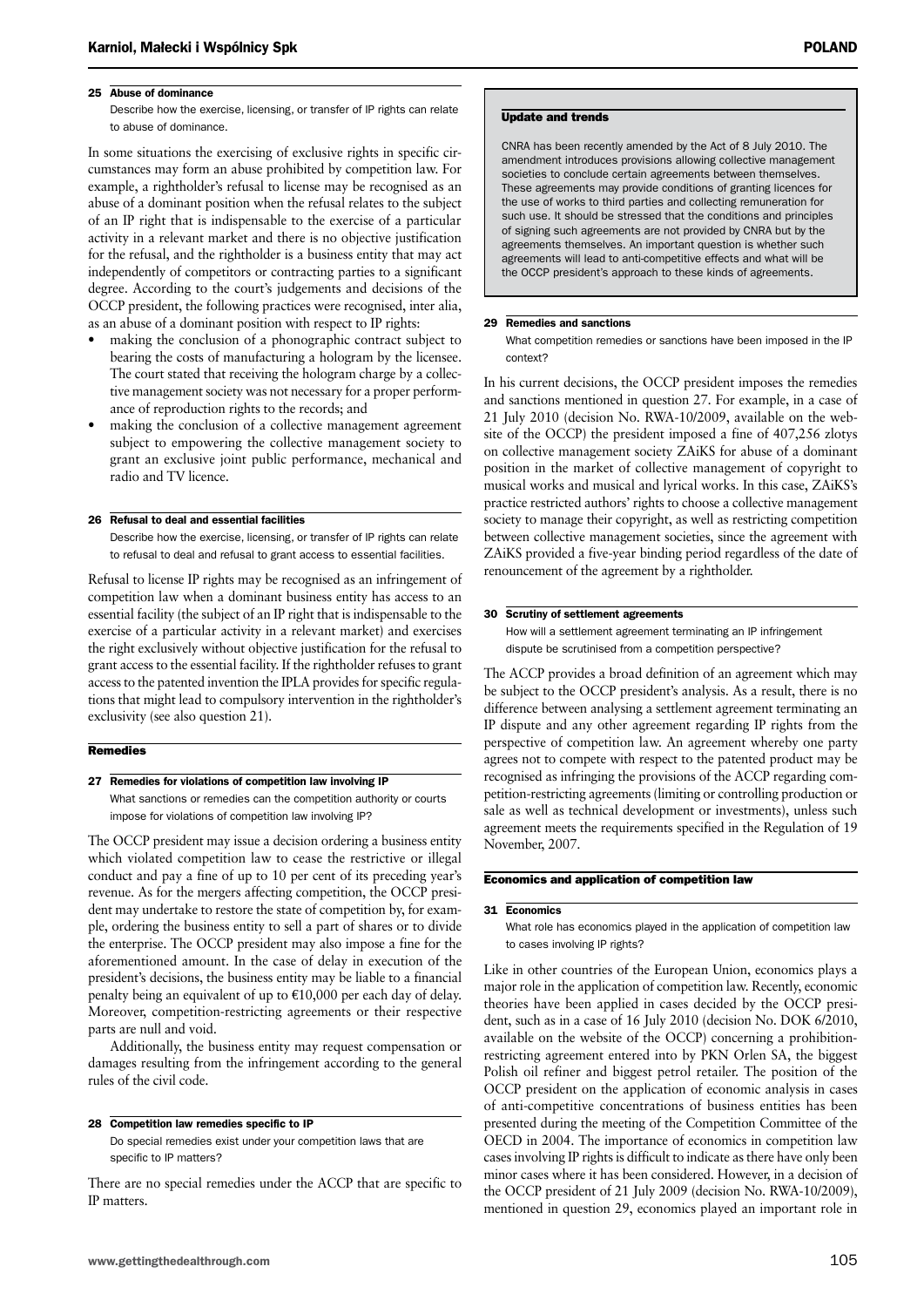finding that the collective management society ZAiKS abused its dominant position.

32 Recent cases

Have there been any recent high-profile cases dealing with the intersection of competition law and IP rights?

In its decision of 29 August 2008 (decision No. 6/2008), the OCCP president found that the agreement between two collective management societies, ZAiKS and SFP, entered into on 29 December 2003 restricts competition and as such is prohibited under the ACCP. Due to the aforementioned decision the OCCP president obliged the parties to cease the competition-restricting practice resulting from the agreement and imposed financial penalties upon them. In its agreement ZAiKS and SFP, inter alia, fixed minimum fees collected from commercial users for the reproduction of audio-visual works on copies for individual use. The fixed minimum fees were applied, inter alia, when collecting fees from publishers who included DVDs of films with papers or magazines.

The OCCP president's decision has been appealed to the Court for Competition and Consumer Protection. The case is pending.

## Karniol, Małecki i Wspólnicy Spk

ul. Świetojerska 5/7 Tel: +48 22 828 14 60

#### Robert Małecki **rmalecki** rmalecki@kmw-adwokaci.pl

00-236 Warsaw Fax: +48 22 827 04 63 Poland **www.kmw-adwokaci.pl**